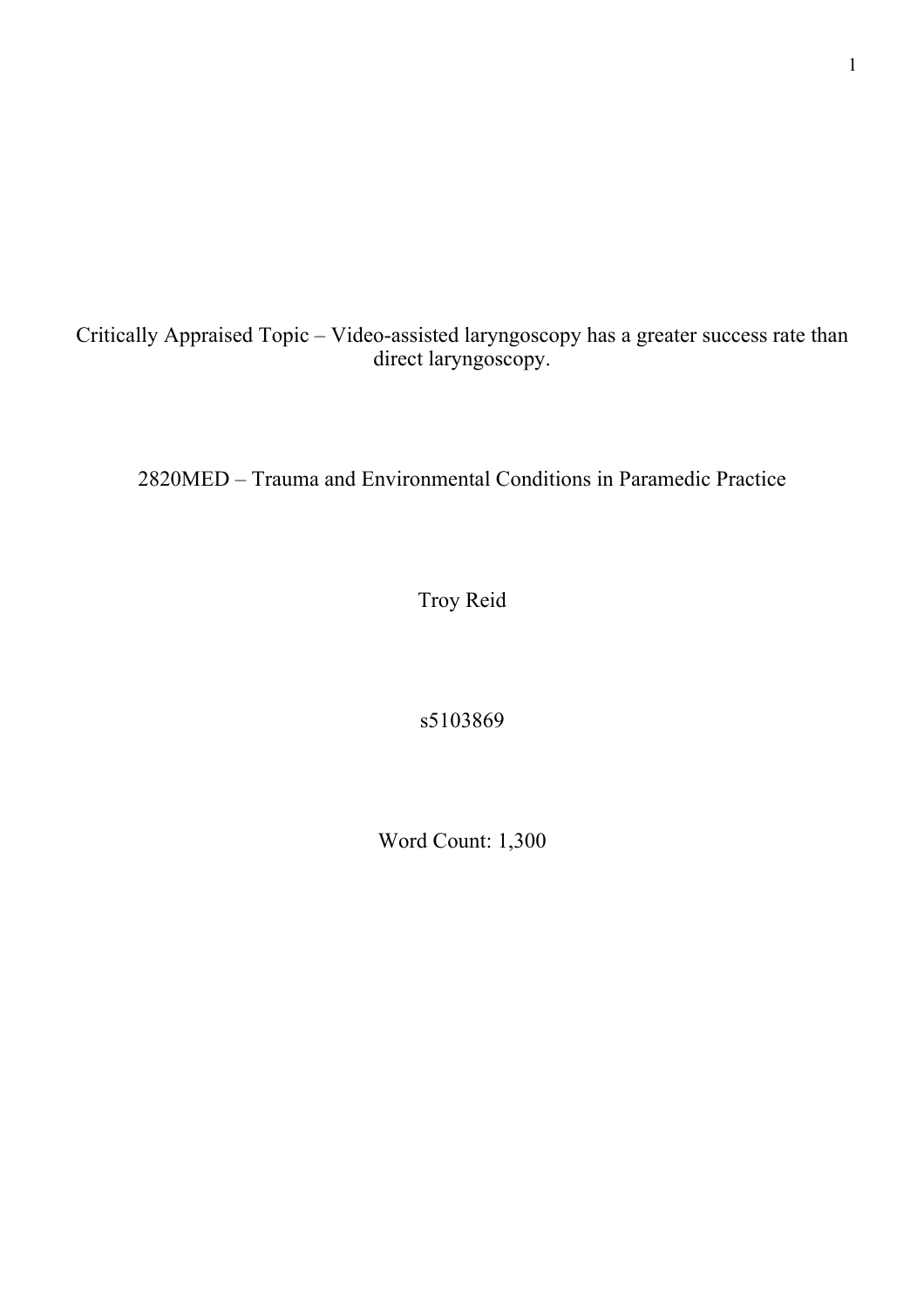#### **Clinical Scenario**

You are called, code 1, to a residential address for a patient in respiratory distress. On arrival, you meet a middle-aged woman at the front door hysterically telling you her husband cannot breathe. You enter the house and assess the patient is unconscious and not breathing. After several minutes of basic life support you decide to take full control of the airway and insert an endotracheal tube (ETT). It is then that you reach over to grab your laryngoscope to visualize the airway in attempt to insert the ETT.

## **PICO (Population, Intervention, Comparison, Outcome) Question:**

In patients who require endotracheal intubation, will using video laryngoscopy provide a greater rate of success than the standard direct laryngoscope in the prehospital setting.

#### **Search Strategy:**

(pre-hospital or prehospital or out-of-hospital or "out of hospital" or paramedic) AND (videolaryngoscopy or "video laryngoscopy") AND (verse or verses or vs) AND (direct-laryngoscopy or "direct laryngoscopy") in Medline OVID

#### **Search Results**: 8

# **Relevant Papers**: 6

| Author,                               | <b>Population</b>                                                                                                   | <b>Design</b>                                      | <b>Outcome</b>                                                                                                                                                      | <b>Results</b>                                                                                                                                                                                                                                                  | <b>Strengths &amp;</b>                                                                                                                                                                                                                                                                                                                                                                                                                                          |
|---------------------------------------|---------------------------------------------------------------------------------------------------------------------|----------------------------------------------------|---------------------------------------------------------------------------------------------------------------------------------------------------------------------|-----------------------------------------------------------------------------------------------------------------------------------------------------------------------------------------------------------------------------------------------------------------|-----------------------------------------------------------------------------------------------------------------------------------------------------------------------------------------------------------------------------------------------------------------------------------------------------------------------------------------------------------------------------------------------------------------------------------------------------------------|
| <b>Date</b>                           |                                                                                                                     |                                                    |                                                                                                                                                                     |                                                                                                                                                                                                                                                                 | <b>Limitations</b>                                                                                                                                                                                                                                                                                                                                                                                                                                              |
| Ducharme<br>et al, 2017<br>Kim et al, | Total of 82<br>patients<br>intubated (42<br>direct<br>laryngoscopy,<br>40 King video<br>laryngoscopy)<br>140 arrest | Prospective,<br>randomized<br>trial<br>Prospective | Comparison of<br>first-attempt<br>success rates<br>and overall<br>success rates<br>between direct<br>laryngoscopy<br>and King vision<br>laryngoscopy.<br>Comparison | First-attempt<br>success showed<br>direct laryngoscopy<br>28/42, 66.7% vs<br>king vision<br>laryngoscopy<br>25/40, 62.5%.<br>Overall success<br>rates were direct<br>laryngoscopy<br>34/42, 81% vs king<br>vision laryngoscopy<br>29/40, 72.5%<br><b>Direct</b> | Journal Impact Factor:<br>4.572 (average<br>citations per article for<br>this journal in 2018)<br>although this impact<br>factor is not<br>spectacular this<br>journal is official<br>journal of the<br>European<br><b>Resuscitation Council</b><br>and is considered a<br>highly credible source.<br>(+) study conducted<br>across multiple<br>agencies.<br>(-) small sample size.<br>(-) Did not reach<br>sample number<br>desired.<br>Journal Impact Factor: |
| 2016                                  | patients                                                                                                            | randomized                                         | between direct                                                                                                                                                      | laryngoscopy vs                                                                                                                                                                                                                                                 | 4.572.                                                                                                                                                                                                                                                                                                                                                                                                                                                          |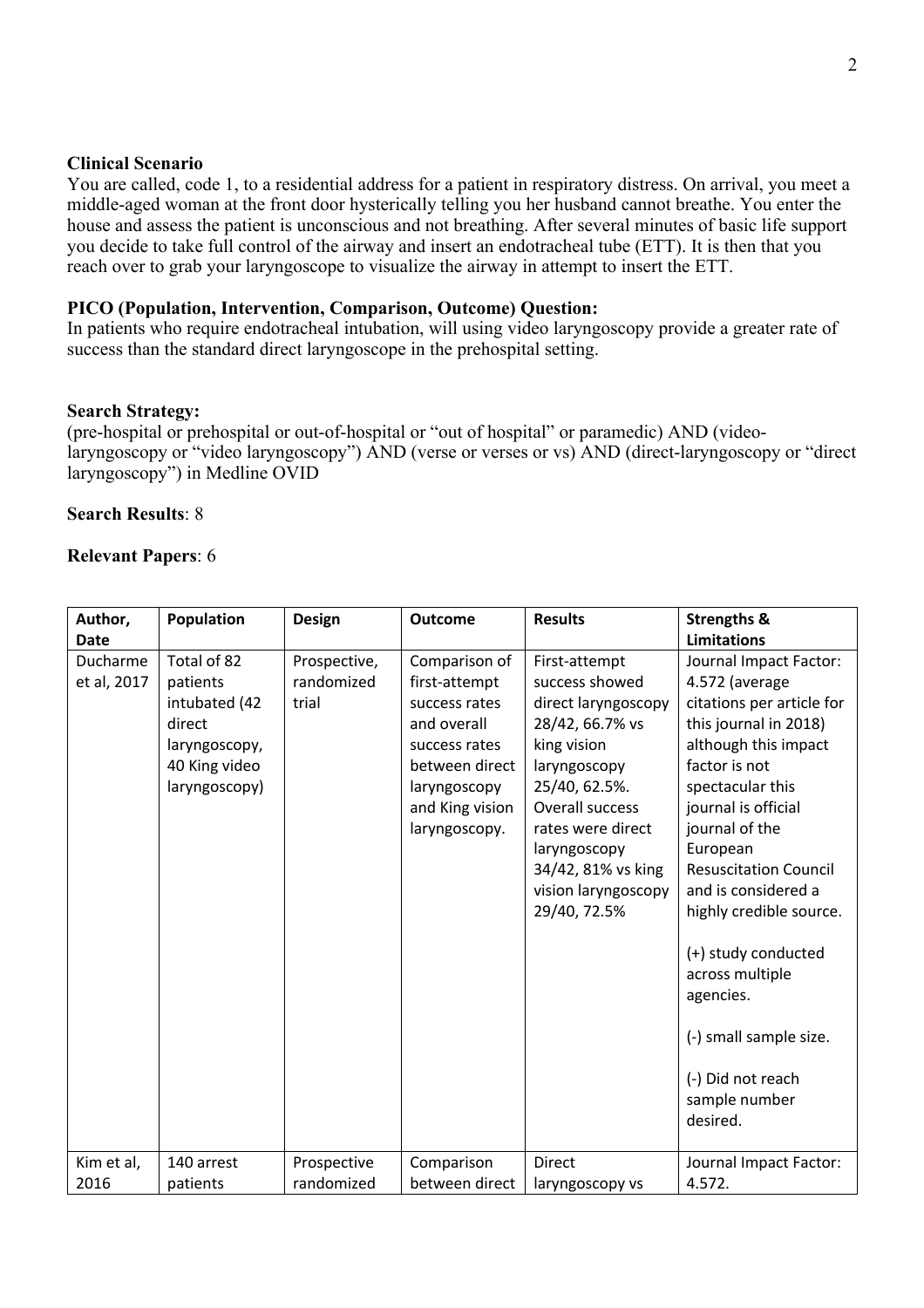|                        | intubated by<br>experienced<br>laryngoscopy<br>users (69 direct<br>laryngoscopy,<br>71 video<br>laryngoscopy)                                                          | controlled<br>study                                                 | laryngoscopy<br>and video<br>laryngoscopy<br>by ETI success<br>rate, first-<br>attempt<br>success rate,<br>median<br>completion<br>time, and chest<br>compression<br>interruption. | video laryngoscopy<br>ETI success rate<br>92.8% vs 95.8%,<br>first-attempt<br>success 87.0% vs<br>94.4%, median<br>completion time 51<br>seconds vs 42<br>seconds, chest<br>compression<br>interruption 4<br>seconds vs no<br>interruption.                                                                                          | (+) excluded ETIs by<br>inexperienced doctors<br>to maintain<br>consistency.<br>(+) Realised that<br>similar studies done<br>previously did not<br>classify based on<br>experience level, thus<br>rectifying this<br>inaccuracy.                                                       |
|------------------------|------------------------------------------------------------------------------------------------------------------------------------------------------------------------|---------------------------------------------------------------------|------------------------------------------------------------------------------------------------------------------------------------------------------------------------------------|--------------------------------------------------------------------------------------------------------------------------------------------------------------------------------------------------------------------------------------------------------------------------------------------------------------------------------------|----------------------------------------------------------------------------------------------------------------------------------------------------------------------------------------------------------------------------------------------------------------------------------------|
|                        |                                                                                                                                                                        |                                                                     |                                                                                                                                                                                    |                                                                                                                                                                                                                                                                                                                                      | (+) Although the study<br>is hospital based it has<br>significant potential<br>crossover to<br>prehospital arrest ETI.<br>(+) Authors explain the<br>use cluster<br>randomisation over<br>individual<br>randomisation<br>(-) The article<br>examines intubation                        |
|                        |                                                                                                                                                                        |                                                                     |                                                                                                                                                                                    |                                                                                                                                                                                                                                                                                                                                      | within the hospital<br>setting.<br>(-) 28 patients were<br>excluded due to data<br>loss (25) or poor video<br>quality (3).                                                                                                                                                             |
| Trimmel<br>et al, 2016 | 326 adult<br>emergency<br>patients<br>requiring<br>endotracheal<br>intubation.<br>(168)<br>GlideScope<br>Ranger video<br>laryngoscopy,<br>158 direct<br>laryngoscopy). | Multicenter,<br>prospective,<br>randomized,<br>controlled<br>trial. | To identify<br>whether the<br>GlideScope<br>Ranger video<br>laryngoscopy<br>can be reliable<br>alternative to<br>the direct<br>laryngoscopy<br>in a<br>prehospital<br>environment. | GlideScope vs<br>direct laryngoscopy<br>success rate was<br>61.9% (104/168) vs<br>96.2% (152/158).<br>Failure to advance<br>tube into larynx or<br>trachea was 15.5%<br>$(26/168)$ vs 0%<br>(0/158). Visual<br>impairment caused<br>by blood or fluids<br>12.5% (21/168) vs<br>1.9% (3/158). In<br>cases where<br>GlideScope failed, | Journal Impact Factor:<br>6.971. this shows that<br>articles in this journal<br>are often cited and can<br>be considered high<br>quality sources.<br>(+) Article<br>acknowledges a wide<br>variety of factors<br>influencing successful<br>intubation specific to<br>prehospital care. |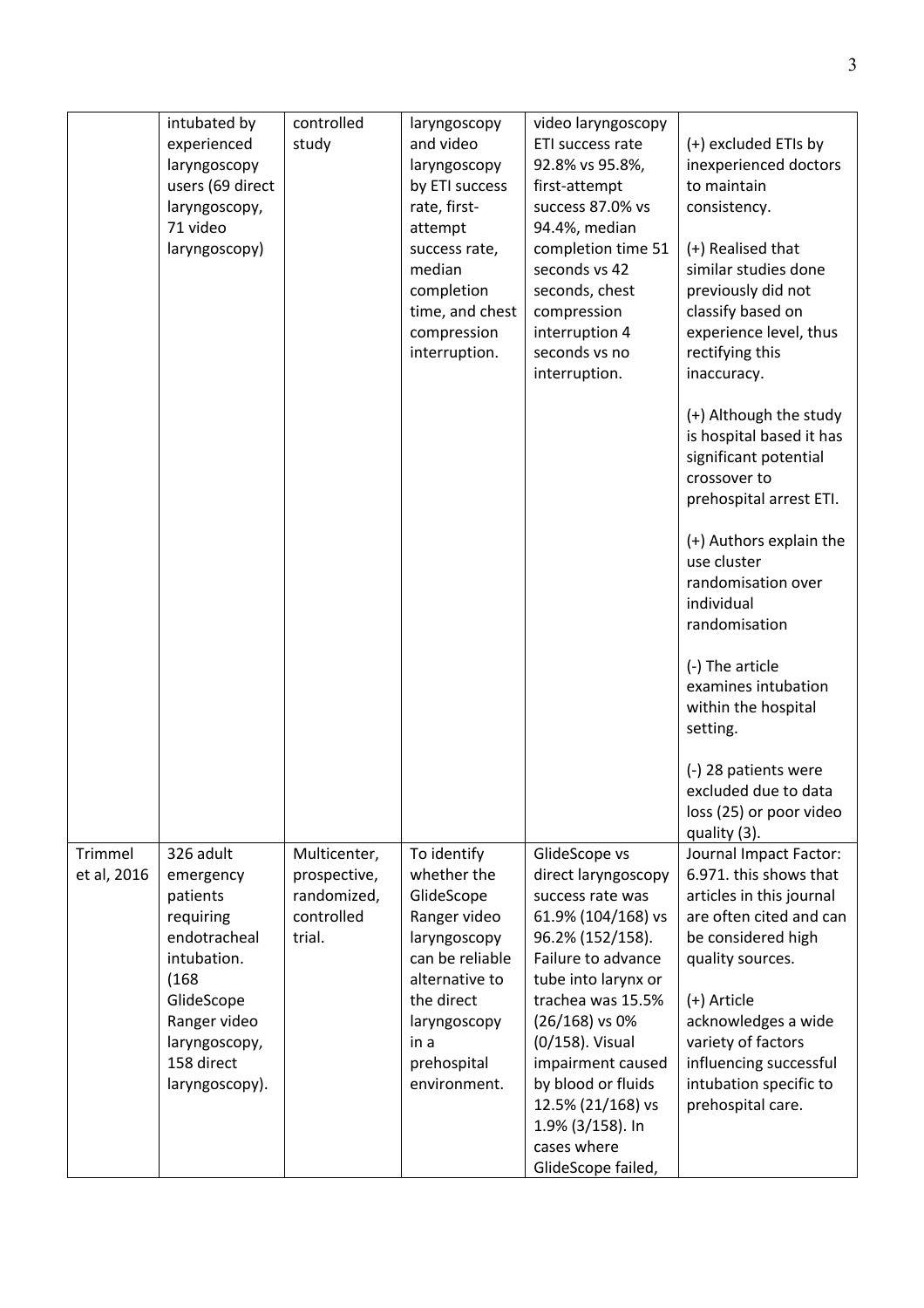|                       |                                                                                                                                                                                                                                                                                                                                                                                    |                                     |                                                                                                                                                                                                                                            | direct laryngoscopy<br>was successful<br>95.3% (61/64),<br>whereas, when<br>direct laryngoscopy<br>failed, GlideScope<br>succeeded 66.7%<br>(4/6). Impaired<br>GlideScope<br>monitor<br>visualization due to<br>ambient light<br>occurred in 17.3%<br>$(29/168)$ of<br>attempts.                                                                                                                                                        |                                                                                                                                                                                                                                                                                                                                                                                                                                                                                                                                                                                                                        |
|-----------------------|------------------------------------------------------------------------------------------------------------------------------------------------------------------------------------------------------------------------------------------------------------------------------------------------------------------------------------------------------------------------------------|-------------------------------------|--------------------------------------------------------------------------------------------------------------------------------------------------------------------------------------------------------------------------------------------|-----------------------------------------------------------------------------------------------------------------------------------------------------------------------------------------------------------------------------------------------------------------------------------------------------------------------------------------------------------------------------------------------------------------------------------------|------------------------------------------------------------------------------------------------------------------------------------------------------------------------------------------------------------------------------------------------------------------------------------------------------------------------------------------------------------------------------------------------------------------------------------------------------------------------------------------------------------------------------------------------------------------------------------------------------------------------|
| Aberle et<br>al, 2015 | 21 post-<br>graduate year<br>1-3 emergency<br>medicine<br>residents (11 in<br>video<br>laryngoscopy<br>group, two 1st<br>year residents,<br>six 2 <sup>nd</sup> year<br>residents,<br>three 3rd year<br>residents. 10 in<br>the direct<br>laryngoscopy<br>group, five 1 <sup>st</sup><br>year residents,<br>two 2 <sup>nd</sup> year<br>residents,<br>three 3rd year<br>residents. | Randomised,<br>controlled<br>trial. | To compare<br>the efficiency<br>and perceived<br>ease of use<br>between video<br>laryngoscopy<br>and direct<br>laryngoscopy<br>on training<br>mannequins<br>while wearing<br>hazardous<br>material<br>personal<br>protective<br>equipment. | Mean time to ETI<br>was 10.0 seconds<br>for direct<br>laryngoscopy and<br>7.8 seconds for<br>video<br>laryngoscopy.<br>Mean time<br>between blade<br>insertion and bag<br>valve mask<br>attachment was<br>17.4 seconds for<br>direct laryngoscopy<br>and 15.6 seconds<br>for video<br>laryngoscopy. 17<br>participants<br>(85.0%) perceived<br>video laryngoscopy<br>to be the easier<br>method for ETI<br>while wearing<br>HAZMAT PPE. | Journal Impact Factor:<br>1.01. this shows the<br>journal is not<br>frequently cited.<br>(-) The incidence rate<br>of intubation during<br>HAZMAT exposure is<br>uncommon.<br>(-) Participants<br>included resident<br>doctors with limited<br>clinical experience.<br>(-) Mannequins were<br>used and not real<br>patients<br>(-) Participants were<br>aware of being<br>observed and data<br>recorded, so there is<br>potential for the<br>Hawthorne effect.<br>(+) Small sample size.<br>(+) Presents an<br>interesting perspective<br>of ease of use while<br>wearing addition<br>personal protective<br>equipment |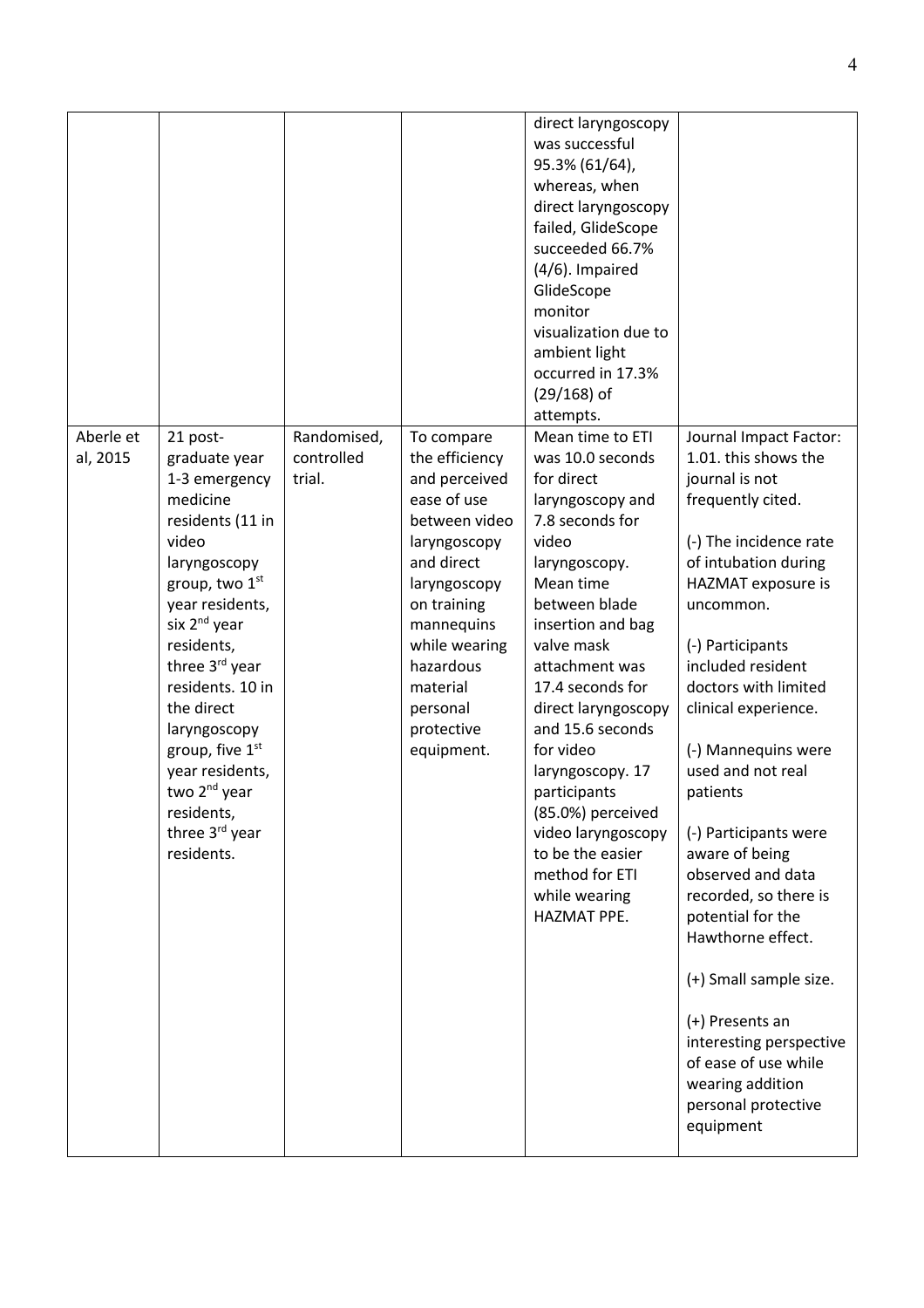|             |                |                |                        |                                     | (+) shows educational    |
|-------------|----------------|----------------|------------------------|-------------------------------------|--------------------------|
|             |                |                |                        |                                     | potential for video      |
|             |                |                |                        |                                     | laryngoscopy.            |
| Jarvis, J., | 514 intubation | Retrospective, | To assess and          | Video laryngoscopy                  | Journal Impact Factor:   |
| McClure,    | patients (329  | observational  | compare the            | vs direct                           | 2.557.                   |
| S., &       | video          | study.         | first-pass             | laryngoscopy                        |                          |
| Johns, D.,  | laryngoscopy.  |                | success,               | overall success                     | (+) Large sample size.   |
| 2015        | 185 direct     |                | overall success        | 91.5% vs 64.9%,                     |                          |
|             | laryngoscopy)  |                | and success            | first-pass success                  | (+) cross checked        |
|             |                |                | per attempt            | 74.2% vs 43.8%,                     | compliance of accurate   |
|             |                |                | rates between<br>video | and success per<br>attempt 71.2% vs | documentation.           |
|             |                |                | laryngoscopy           | 44.4%                               | (+) Multiple skill       |
|             |                |                | and direct             |                                     | verification training    |
|             |                |                | laryngoscopy           |                                     | sessions were            |
|             |                |                |                        |                                     | conducted prior to       |
|             |                |                |                        |                                     | study.                   |
|             |                |                |                        |                                     |                          |
|             |                |                |                        |                                     | (-) A retrospective      |
|             |                |                |                        |                                     | study dissecting charts  |
|             |                |                |                        |                                     | may skew results         |
|             |                |                |                        |                                     | based on individual      |
|             |                |                |                        |                                     | interpretation.          |
|             |                |                |                        |                                     |                          |
| Guyette,    | 858 adult      | Non-           | To identify            | First-pass success                  | Journal Impact Factor:   |
| Farrell,    | patients       | randomised     | whether video          | rate was 85.6% for                  | 2.557.                   |
| Carlson,    | requiring ETI. | group-         | laryngoscopy           | video laryngoscopy                  |                          |
| Callaway    | 348 patients   | controlled     | reduces the            | vs 86.1% for direct                 | (+) Large sample size.   |
| &           | with video     | trial.         | number of              | laryngoscopy.                       |                          |
| Phrampus,   | laryngoscopy   |                | intubations            | Mean number of                      | (-) Small practitioner   |
| 2012        | and 510 with   |                | attempts while         | attempts to                         | cohort                   |
|             | direct         |                | also                   | intubation were                     |                          |
|             | laryngoscopy.  |                | considering            | similar: video                      | (-) timing direct        |
|             |                |                | first-pass             | laryngoscopy 1.17                   | laryngoscopy             |
|             |                |                | success.               | vs direct                           | milestones with a        |
|             |                |                |                        | laryngoscopy 1.16.                  | stopwatch may be         |
|             |                |                |                        |                                     | inaccurate on a          |
|             |                |                |                        |                                     | helicopter with a        |
|             |                |                |                        |                                     | critically ill patient.  |
|             |                |                |                        |                                     |                          |
|             |                |                |                        |                                     | (-) Article greater than |
|             |                |                |                        |                                     | five years old.          |
|             |                |                |                        |                                     | (-) Non randomised       |
|             |                |                |                        |                                     | trial.                   |
|             |                |                |                        |                                     |                          |

# **Comments:**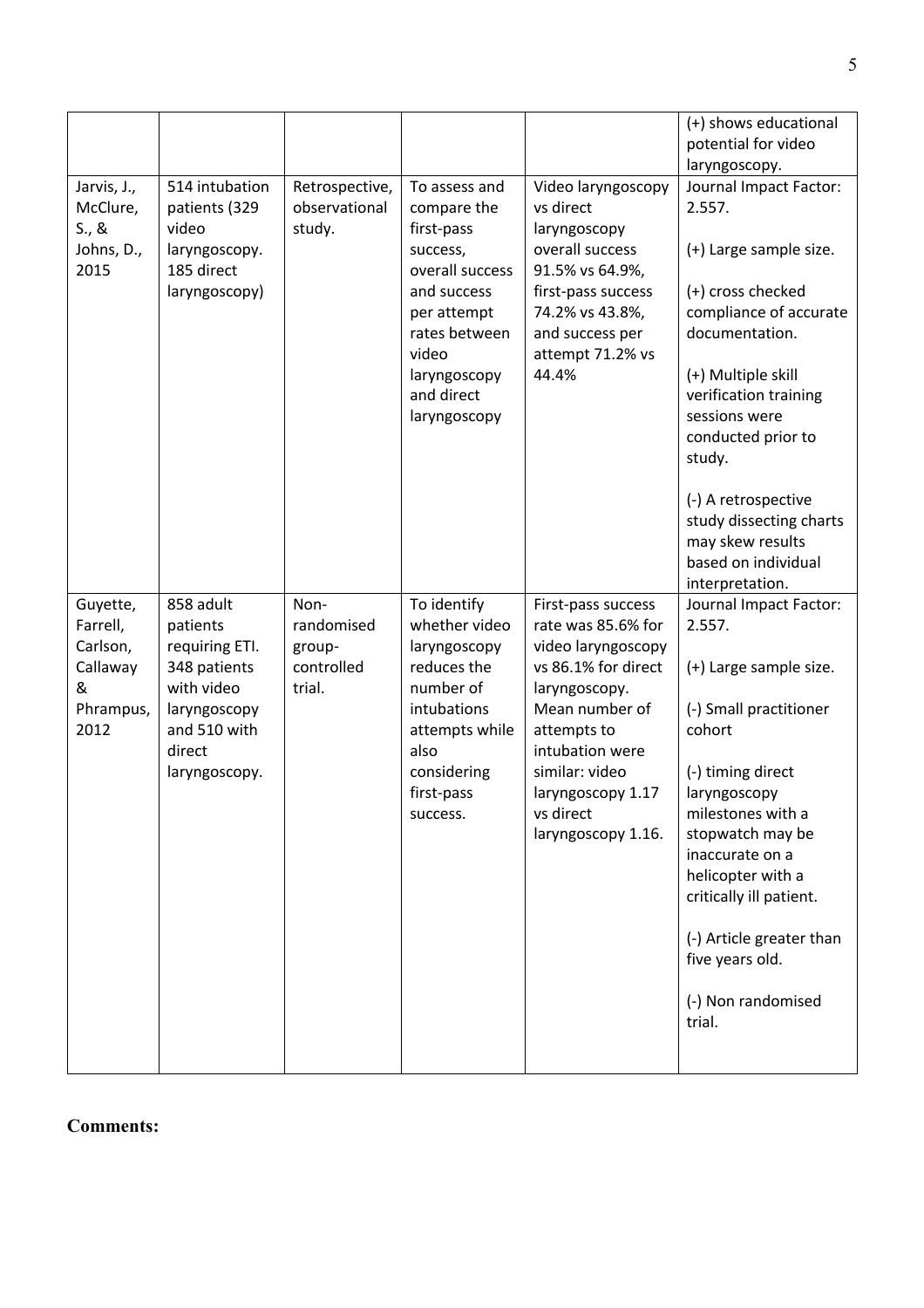- The potential a visual monitor to be standard practice for performing intubation seems like a natural technological advancement. However, based on evidence reviewed and budget limitations it may take some revision before it is widely implemented.
- The majority of articles reviewed showed slightly improved intubation success and first-pass success in the field. In training simulation however, video laryngoscopy provides an enhanced learning platform for novice technicians.
- Overall, evidence suggests a move towards the use of video laryngoscopy over direct laryngoscopy in the prehospital setting. Further assessment of the clinical benefits against the economic strain is required to identify viability.

# **Consider:** *Should video laryngoscopy be standard practice for prehospital intubations?*

Evidence suggests that video laryngoscopy overall is an improvement on intubation success rates, however, specific randomised, controlled trials with larger population sizes would provide a better statistical picture of the viability of the product. Furthermore, assessing the many variations of video laryngoscopy and assessing superiority amongst them is a further limitation on progressing this technology.

# **Final Point**

The prospect of being able to visualise the airway through a monitor to assist intubation seems intuitive and the evidence, although with its limitations, suggests that the use of video laryngoscopy becomes standard practice for developed emergency medical services worldwide.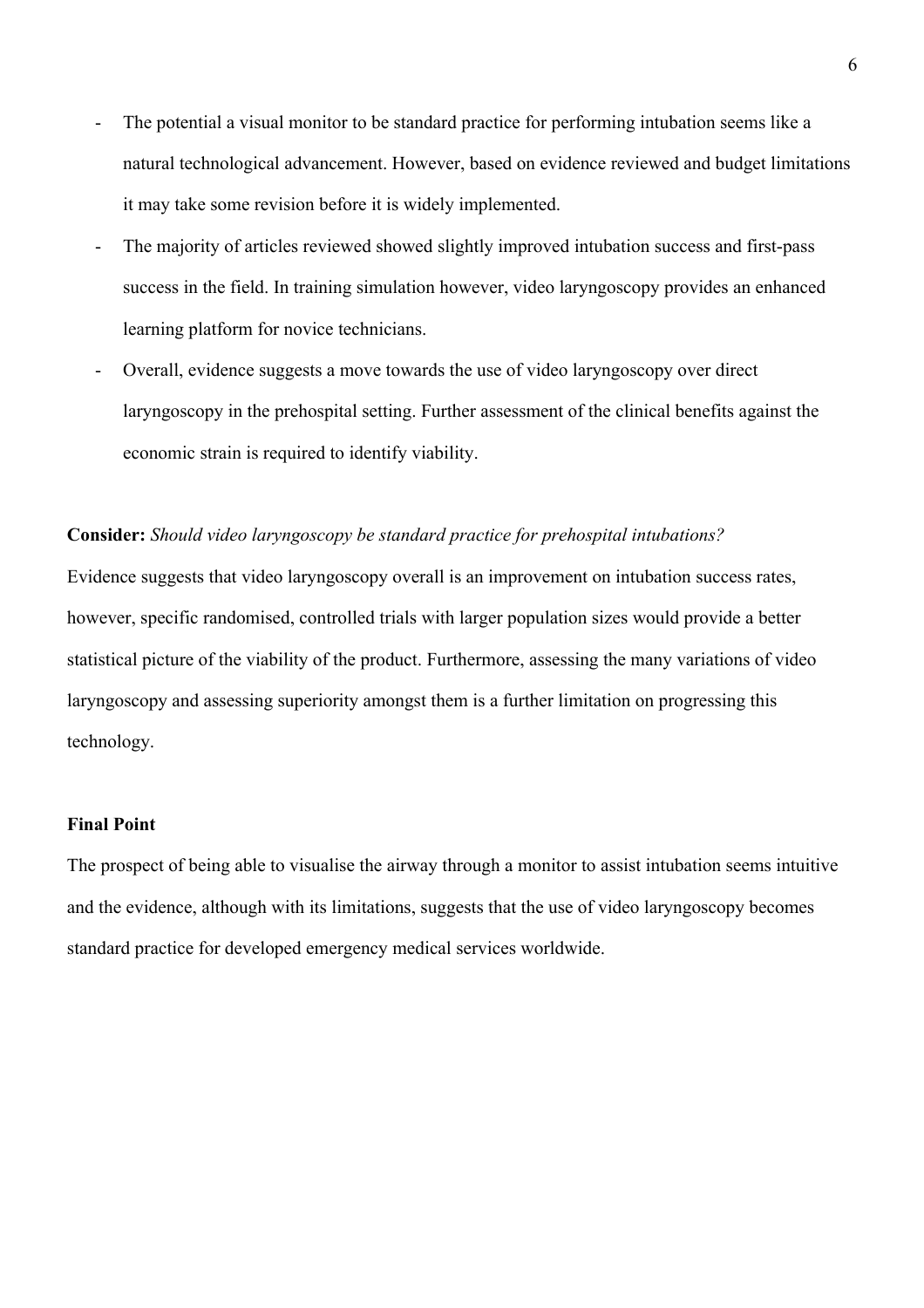#### **Reference List**

- Aberle, S., Sandefur, B., Sunga, K., Campbell, R., Lohse, C., & Alecastro Puls, H. et al. (2015). Intubation Efficiency and Perceived Ease of Use of Video Laryngoscopy vs Direct Laryngoscopy While Wearing HazMat PPE: A Preliminary High-fidelity Mannequin Study. *Prehospital And Disaster Medicine*, *30*(3), 259-263. doi: 10.1017/s1049023x15004707
- Ducharme, S., Kramer, B., Gelbart, D., Colleran, C., Risavi, B., & Carlson, J. (2017). A pilot, prospective, randomized trial of video versus direct laryngoscopy for paramedic endotracheal intubation. *Resuscitation*, *114*, 121-126. doi: 10.1016/j.resuscitation.2017.03.022
- Guyette, F., Farrell, K., Carlson, J., Callaway, C., & Phrampus, P. (2012). Comparison of Video Laryngoscopy and Direct Laryngoscopy in a Critical Care Transport Service. *Prehospital Emergency Care*, *17*(2), 149-154. doi: 10.3109/10903127.2012.729128
- Jarvis, J., McClure, S., & Johns, D. (2015). EMS Intubation Improves with King Vision Video Laryngoscopy. *Prehospital Emergency Care*, *19*(4), 482-489. doi: 10.3109/10903127.2015.1005259
- Kim, J., Park, S., Lee, K., Hong, D., Baek, K., & Lee, Y. et al. (2016). Video laryngoscopy vs. direct laryngoscopy: Which should be chosen for endotracheal intubation during cardiopulmonary resuscitation? A prospective randomized controlled study of experienced intubators. *Resuscitation*, *105*, 196-202. doi: 10.1016/j.resuscitation.2016.04.003